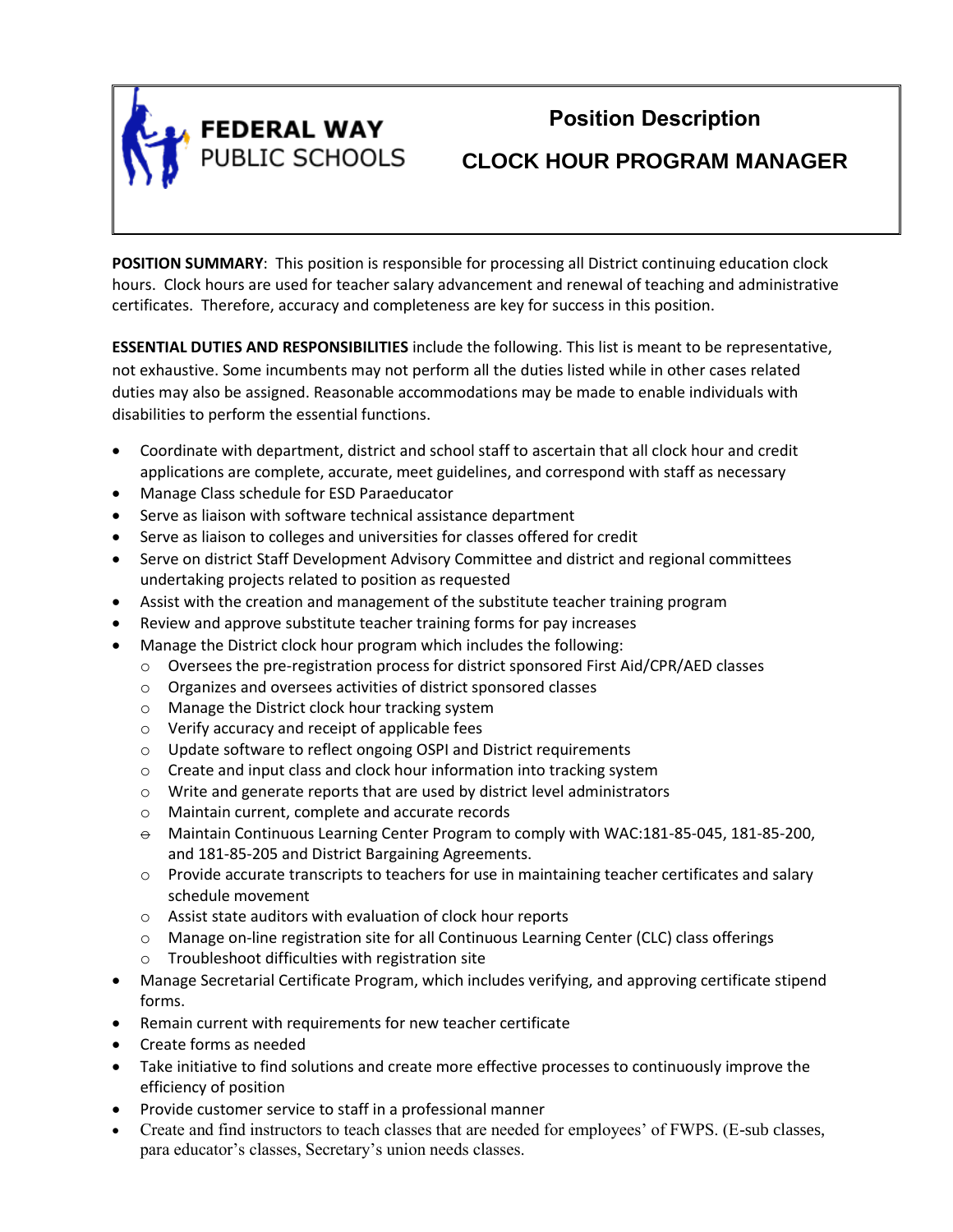# JOB DESCRIPTION: Clock Hour Program Manager

- Collect fees for first aid cards, some of our classes there are fees.
- Do deposits and turn into Business Services
- Make first aid cards and send them out to employees that earn them, also print the first aid cards for the schools that teach it as part of their curriculum.
- Make sure teachers/employees CLC account information is correct
- Add the clock hours to employee transcripts
- Order Books for classes
- Sell the books to class participants, deposit via Events Pro, Turn into Business services
- Work with the Admin. Assistant for TFL to help prepare the budget for the following year.
- Collect payments for National Boards and process via Events Pro for Business Services
- Record payments via spread sheet for National Boards Administrator.

# **OTHER RESPONSIBLITIES:**

- Act as liaison with out-of-district presenters
	- o Coordinate and organize presenter contracts, purchase orders and requests for payment

# **REQUIRED QUALIFICATIONS:**

# **Education and Experience**

2 years of college or business school Two years of office experience in a fast-paced environment

# **ADDITIONAL REQUIREMENTS:**

Positive evaluations

# **PREFERRED QUALIFICATIONS:**

Basic knowledge of the District's Clock Hour Management software program; and willingness and the ability to gain a high level of proficiency with this software

# **CONDITION OF EMPLOYMENT:**

Criminal background clearance Work scheduled hours on a consistent basis Valid Washington State Driver's License

#### **KNOWLEDGE OF:**

Washington Administrative Code (WAC) pertaining to Professional Certification – Teacher certification requirements and continuing Education Guidelines Microsoft Word and database programs Continuing education clock hour policies and procedures College and university credits policies and procedures School board policies and procedures Database Management

# **ABILITY TO:**

Organize and perform job responsibilities efficiently and independently without close supervision Be diligent with attention to detail.

Exercise initiative, multi-task and follow through on assignments

Resolve routine problems and make decisions within established parameters

Set-up staff development class

Demonstrate proficiency in computer operation, developing spreadsheets and implementing a variety of software programs.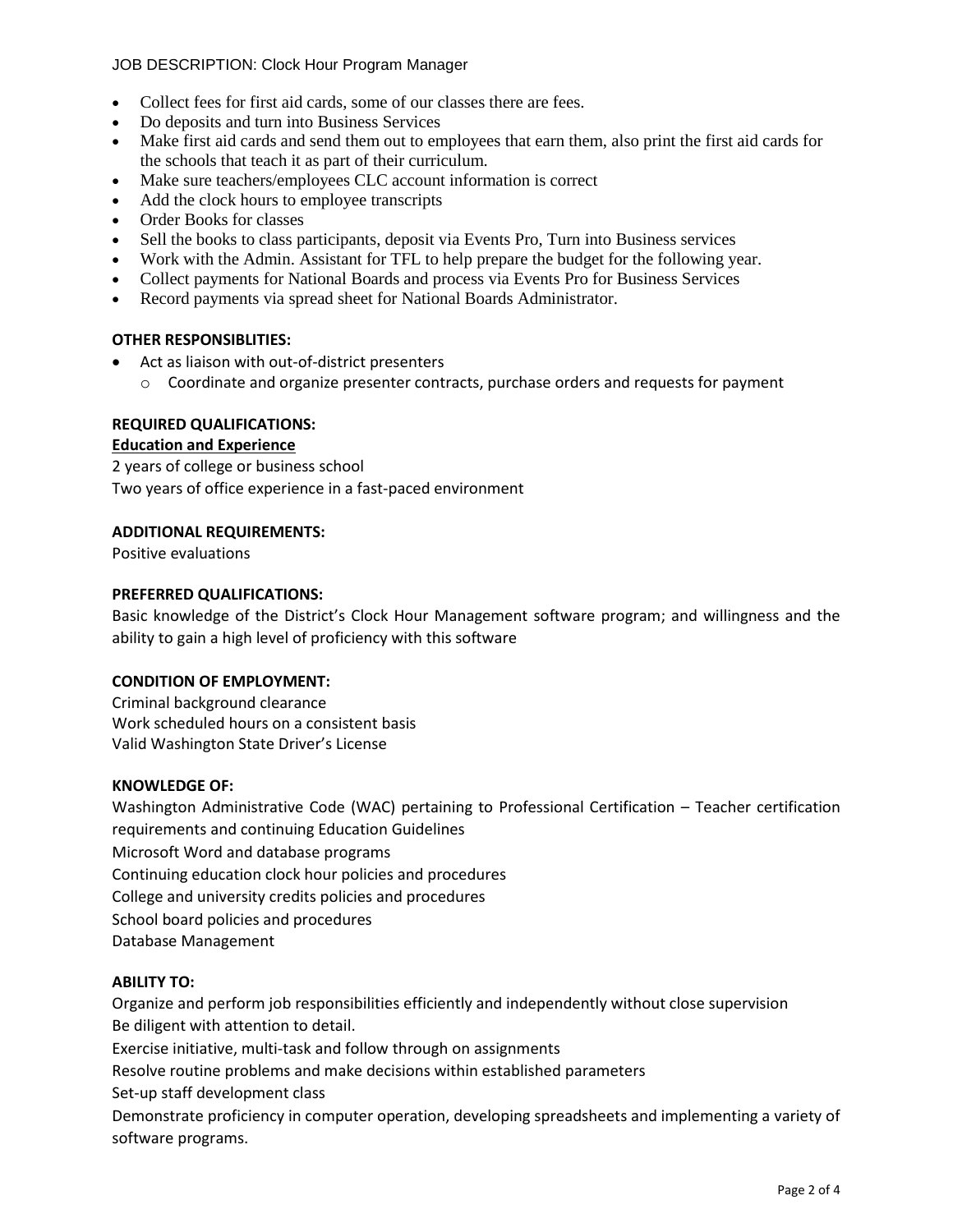Demonstrate proficiency in e-mail system and ability to reach a high level of proficiency with the District's e-mail system

Read and follow written and verbal communications

Exhibit proper telephone etiquette

Practice effective safety and security within individual work routines

Remain flexible; able to cope with frequent interruptions as part of a daily routine, multi-task and shift priorities to meet required deadlines

Develop and maintain positive customer relations with staff students, parents, and the public in a multicultural and multiracial community.

Work collaboratively with District staff and promote teamwork with co-workers

Practice ethical and professional standards of conduct including the requirements of confidentiality Abide by Federal Way Public Schools' Policies and Procedures

Perform the essential functions of the job with or without reasonable accommodations

**PHYSICAL DEMANDS:** The physical demands described here are representative of those that must be met by an employee to successfully perform the essential functions of this job. Reasonable accommodations may be made to enable individuals with disabilities to perform the essential functions.

While performing the duties of this job, the employee will regularly stand and walk, bend neck and back, use hands for repetitive grasping and pushing/pulling. The employee may occasionally be required to squat, kneel, and use hands for fine manipulation. The employee will constantly be required to sit for extended periods of time and use a computer screen and keyboard, and occasionally be required to climb stairs/ladder, lift and reach overhead, crawl, and lift/carry. The employee must constantly lift/carry up to 5 pounds and must frequently lift /carry up to 10 pounds. The employee will occasionally lift/carry a maximum of 20 lbs. The employee is occasionally required to push/pull a maximum weight of 100 pounds.

**WORK ENVIRONMENT:** The work environment characteristics described here are representative of those an employee encounters while performing the essential functions of this job. Reasonable accommodations may be made to enable individuals with disabilities to perform the essential functions.

While performing the duties of this job, the employee regularly works in indoor conditions and regularly works near video display. The noise level in the work environment is usually moderate. The position constantly deals with frequent interruptions, demanding deadlines, and occasionally deals with angry and distraught employees and community members.

# **WORK SCHEDULE**

This position typically works, 8 hours per day, Monday through Friday, 260 days per year

#### **REPORTING RELATIONSHIP**

This position reports to, and is evaluated by the Chief Academic Officer.

#### **REPRESENTATION**

Federal Way Education Association – Education Support Professionals (FWEA-ESP)

# **LEVEL OF COMPENSATION**

Level 4 on the FWEA-ESP Salary Schedule

#### DISCLAIMER

The preceding list is not exhaustive and may be supplemented as necessary. The statements contained herein reflect general details as necessary to describe the principal functions of this job, the scope of responsibility and